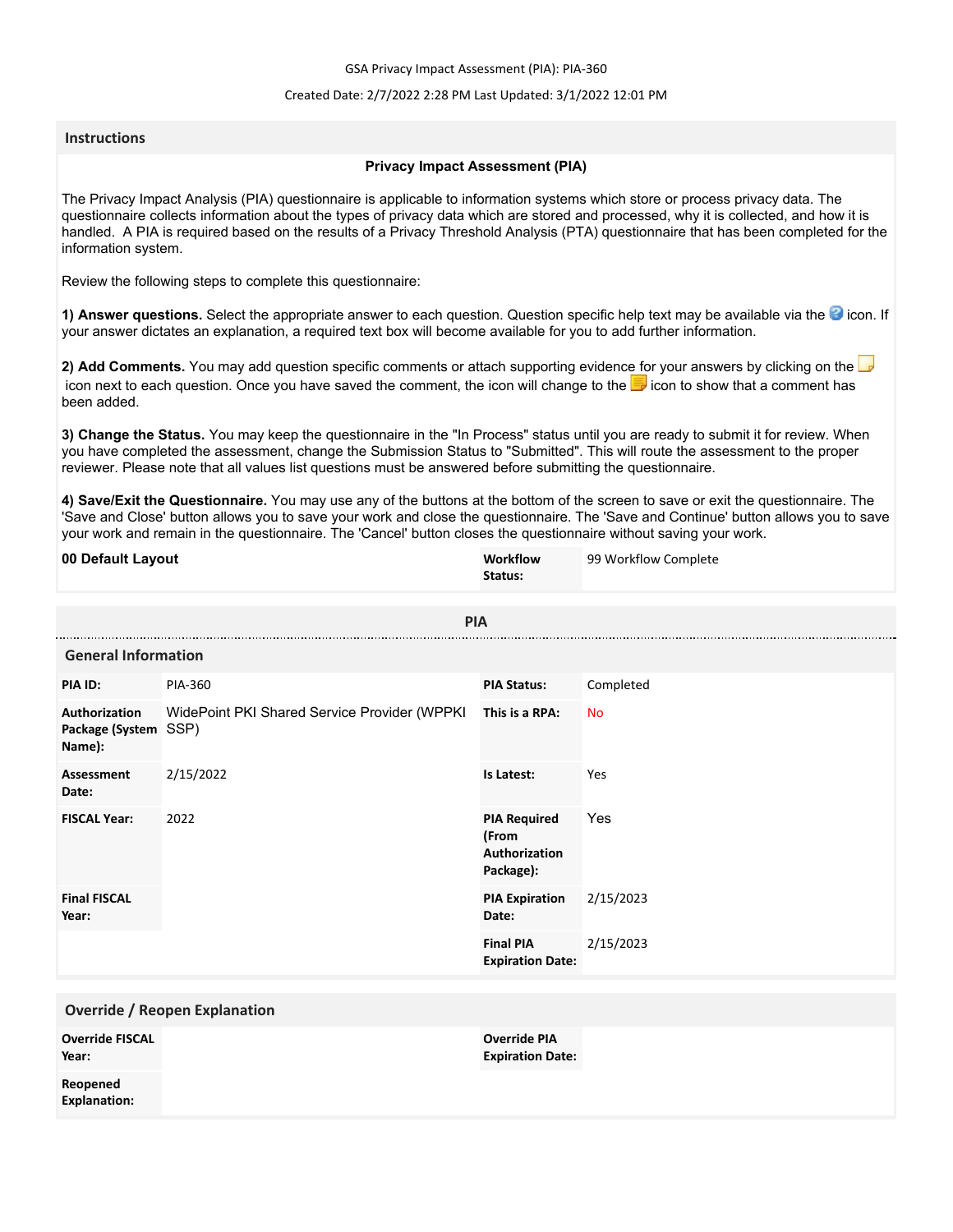|                                            |                                                                                                                                  | <b>Other Stakeholders</b>  |                                                                                                                                                                                                                                                                                                                                                                                                                                                                                                                                                                                                                                                                                                                                                                                                                                                                                                                                                                                                                                                                                                                                                                                                                                                                                                                                                                                                                                                                                                                                                                                                                                                                                                                                                                                                                                                              |
|--------------------------------------------|----------------------------------------------------------------------------------------------------------------------------------|----------------------------|--------------------------------------------------------------------------------------------------------------------------------------------------------------------------------------------------------------------------------------------------------------------------------------------------------------------------------------------------------------------------------------------------------------------------------------------------------------------------------------------------------------------------------------------------------------------------------------------------------------------------------------------------------------------------------------------------------------------------------------------------------------------------------------------------------------------------------------------------------------------------------------------------------------------------------------------------------------------------------------------------------------------------------------------------------------------------------------------------------------------------------------------------------------------------------------------------------------------------------------------------------------------------------------------------------------------------------------------------------------------------------------------------------------------------------------------------------------------------------------------------------------------------------------------------------------------------------------------------------------------------------------------------------------------------------------------------------------------------------------------------------------------------------------------------------------------------------------------------------------|
|                                            | <b>Stakeholders (not in Approval Process)</b>                                                                                    |                            |                                                                                                                                                                                                                                                                                                                                                                                                                                                                                                                                                                                                                                                                                                                                                                                                                                                                                                                                                                                                                                                                                                                                                                                                                                                                                                                                                                                                                                                                                                                                                                                                                                                                                                                                                                                                                                                              |
| <b>System Owner</b><br>(SO):               | Jenkins, Cheryl M.                                                                                                               | Authorization<br>Official: | Pomeroy, Dan L.                                                                                                                                                                                                                                                                                                                                                                                                                                                                                                                                                                                                                                                                                                                                                                                                                                                                                                                                                                                                                                                                                                                                                                                                                                                                                                                                                                                                                                                                                                                                                                                                                                                                                                                                                                                                                                              |
| <b>System Owner (eMail)</b>                |                                                                                                                                  |                            |                                                                                                                                                                                                                                                                                                                                                                                                                                                                                                                                                                                                                                                                                                                                                                                                                                                                                                                                                                                                                                                                                                                                                                                                                                                                                                                                                                                                                                                                                                                                                                                                                                                                                                                                                                                                                                                              |
| Name (Full)                                |                                                                                                                                  |                            |                                                                                                                                                                                                                                                                                                                                                                                                                                                                                                                                                                                                                                                                                                                                                                                                                                                                                                                                                                                                                                                                                                                                                                                                                                                                                                                                                                                                                                                                                                                                                                                                                                                                                                                                                                                                                                                              |
| Cheryl Jenkins                             |                                                                                                                                  |                            |                                                                                                                                                                                                                                                                                                                                                                                                                                                                                                                                                                                                                                                                                                                                                                                                                                                                                                                                                                                                                                                                                                                                                                                                                                                                                                                                                                                                                                                                                                                                                                                                                                                                                                                                                                                                                                                              |
|                                            | <b>Authorization Official (eMail)</b>                                                                                            |                            |                                                                                                                                                                                                                                                                                                                                                                                                                                                                                                                                                                                                                                                                                                                                                                                                                                                                                                                                                                                                                                                                                                                                                                                                                                                                                                                                                                                                                                                                                                                                                                                                                                                                                                                                                                                                                                                              |
| Name (Full)                                |                                                                                                                                  |                            |                                                                                                                                                                                                                                                                                                                                                                                                                                                                                                                                                                                                                                                                                                                                                                                                                                                                                                                                                                                                                                                                                                                                                                                                                                                                                                                                                                                                                                                                                                                                                                                                                                                                                                                                                                                                                                                              |
| Dan Pomeroy                                |                                                                                                                                  |                            |                                                                                                                                                                                                                                                                                                                                                                                                                                                                                                                                                                                                                                                                                                                                                                                                                                                                                                                                                                                                                                                                                                                                                                                                                                                                                                                                                                                                                                                                                                                                                                                                                                                                                                                                                                                                                                                              |
|                                            |                                                                                                                                  |                            |                                                                                                                                                                                                                                                                                                                                                                                                                                                                                                                                                                                                                                                                                                                                                                                                                                                                                                                                                                                                                                                                                                                                                                                                                                                                                                                                                                                                                                                                                                                                                                                                                                                                                                                                                                                                                                                              |
| <b>PIA Overview</b>                        |                                                                                                                                  |                            |                                                                                                                                                                                                                                                                                                                                                                                                                                                                                                                                                                                                                                                                                                                                                                                                                                                                                                                                                                                                                                                                                                                                                                                                                                                                                                                                                                                                                                                                                                                                                                                                                                                                                                                                                                                                                                                              |
|                                            | A.System Name: A. System, Application, or Project Name:                                                                          |                            | WidePoint PKI Shared Service Provider (WPPKI<br>SSP)                                                                                                                                                                                                                                                                                                                                                                                                                                                                                                                                                                                                                                                                                                                                                                                                                                                                                                                                                                                                                                                                                                                                                                                                                                                                                                                                                                                                                                                                                                                                                                                                                                                                                                                                                                                                         |
| <b>B.Includes:</b><br><b>C.Categories:</b> | B. System, application, or project includes information about:<br>C. For the categories listed above, how many records are there |                            | WidePoint operates as a Federal Personal<br>Identity Verification (PIV) Shared Service<br>Provider, hereafter referred to as "The<br>WidePoint PIV SSPâ€, for federal agencies to<br>issue PIV credentials and digital certificates that<br>identify individuals and devices for use with<br>electronic authorizations such as digital signing,<br>smart card logon to networks, access to<br>websites and applications as well as physical<br>access authorizations. The WidePoint PIV SSP<br>operates a certification authority infrastructure<br>that issues digital certificates contained on<br>HSPD-12 PIV credentials issued to federal<br>agencies and their contractors. Additionally, the<br>WidePoint PIV SSP manages the life cycle of<br>those issued credentials and certificates to<br>include revocation, renewal, and expiration. In<br>order to issue digital certificates and PIV<br>credentials that identify a human or a device<br>digitally, identification information is collected to<br>ensure that human or device that the certificate<br>or credential represents is who they say they<br>are. The WidePoint PIV SSP digital certificate<br>credentials are utilized to provide secure<br>authentication and trusted transactions for<br>federal employees and contractors, and their<br>devices (including web services and domain<br>authentication). These credentials can be used<br>to: - authenticate to government and<br>organization websites - contract for the<br>purchase of goods or services - verify the<br>identity of electronic mail correspondents - verify<br>the identity of web/application servers and<br>devices - verify the identity of individuals and<br>devices accessing data servers - verify the<br>identity of individuals for physical access<br>ISSO is to fill - Vendor PIA template used - |
|                                            | for each?                                                                                                                        |                            | approved by CPO.                                                                                                                                                                                                                                                                                                                                                                                                                                                                                                                                                                                                                                                                                                                                                                                                                                                                                                                                                                                                                                                                                                                                                                                                                                                                                                                                                                                                                                                                                                                                                                                                                                                                                                                                                                                                                                             |
| D.Data                                     | D. System, application, or project includes these data elements:                                                                 |                            | ISSO is to fill - Vendor PIA template used -                                                                                                                                                                                                                                                                                                                                                                                                                                                                                                                                                                                                                                                                                                                                                                                                                                                                                                                                                                                                                                                                                                                                                                                                                                                                                                                                                                                                                                                                                                                                                                                                                                                                                                                                                                                                                 |

**Elements:**

approved by CPO.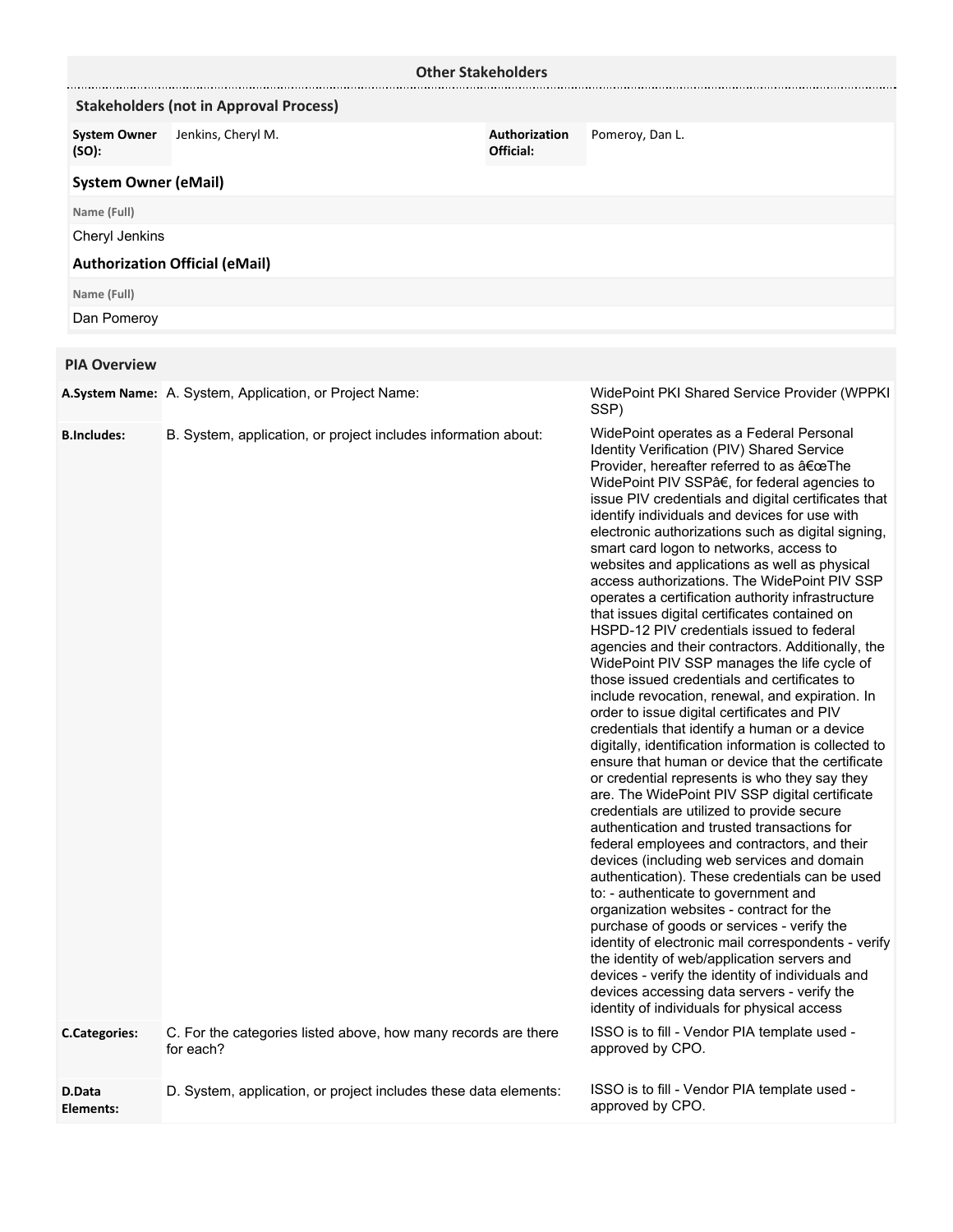| Overview:                  | credentials are issued to human and device subscribers and can be used to:<br>authenticate to government and organization websites<br>$\bullet$<br>contract for the purchase of goods or services<br>٠<br>verify the identity of electronic mail correspondents<br>٠<br>verify the identity of web/application servers and devices<br>٠<br>verify the identity of individuals and devices accessing data servers<br>$\bullet$<br>verify the identity of individuals for physical access<br>٠ |      |                                                                   | The purpose of the systems and system components governed by this document is to facilitate issuance of public<br>key infrastructure digital certificates and certificate life-cycle services (i.e. expiration, revocation, validation) for<br>the programs identified in Section 1 of this document. These programs are authorized by various federal entities<br>to issue certificates to federal employees and their contractors, department of defense contractors and<br>commercial entities that wish to do business with federal or state and local governments., Digital certificate |
|----------------------------|----------------------------------------------------------------------------------------------------------------------------------------------------------------------------------------------------------------------------------------------------------------------------------------------------------------------------------------------------------------------------------------------------------------------------------------------------------------------------------------------|------|-------------------------------------------------------------------|----------------------------------------------------------------------------------------------------------------------------------------------------------------------------------------------------------------------------------------------------------------------------------------------------------------------------------------------------------------------------------------------------------------------------------------------------------------------------------------------------------------------------------------------------------------------------------------------|
| PIA-0.1:                   | Is this a new PIA or Recertification request?                                                                                                                                                                                                                                                                                                                                                                                                                                                |      |                                                                   | <b>Annual Recertification</b>                                                                                                                                                                                                                                                                                                                                                                                                                                                                                                                                                                |
| <b>PIA-0.</b><br>1Changes: | If you are reviewing this for annual recertification, please confirm if Yes, there are changes<br>there are any changes in the system since last signed PIA?                                                                                                                                                                                                                                                                                                                                 |      |                                                                   |                                                                                                                                                                                                                                                                                                                                                                                                                                                                                                                                                                                              |
| <b>Comments</b>            |                                                                                                                                                                                                                                                                                                                                                                                                                                                                                              |      |                                                                   |                                                                                                                                                                                                                                                                                                                                                                                                                                                                                                                                                                                              |
| <b>Question Name</b>       | Submitter                                                                                                                                                                                                                                                                                                                                                                                                                                                                                    | Date | Comment                                                           | Attachment                                                                                                                                                                                                                                                                                                                                                                                                                                                                                                                                                                                   |
| No Records Found           |                                                                                                                                                                                                                                                                                                                                                                                                                                                                                              |      |                                                                   |                                                                                                                                                                                                                                                                                                                                                                                                                                                                                                                                                                                              |
|                            |                                                                                                                                                                                                                                                                                                                                                                                                                                                                                              |      |                                                                   |                                                                                                                                                                                                                                                                                                                                                                                                                                                                                                                                                                                              |
| 1.0 Purpose of Collection  |                                                                                                                                                                                                                                                                                                                                                                                                                                                                                              |      |                                                                   |                                                                                                                                                                                                                                                                                                                                                                                                                                                                                                                                                                                              |
| <b>PIA-1.1:</b>            | What legal authority and/or agreements allow GSA to collect,<br>maintain, use, or disseminate the information?                                                                                                                                                                                                                                                                                                                                                                               |      |                                                                   | The WidePoint PIV SSP is approved by the<br>Federal PKI Policy Authority to issue certificates<br>under the Federal PKI Common Policy<br>Framework, hereafter referred to as<br>"FPCPF†see here -<br>https://www.idmanagement.gov/topics/fpki/#certi<br>ficate-policies. The WidePoint PIV SSP has<br>been an approved provider of credentials under<br>the FPCPF since 2007. WidePoint's most<br>recent Memorandum of Agreement (MOA) with<br>the Federal PKI Policy Authority can be found in<br>APPENDIX A.                                                                               |
| <b>PIA-1.2:</b>            | Is the information searchable by a personal identifier, for example<br>a name or Social Security number?                                                                                                                                                                                                                                                                                                                                                                                     |      |                                                                   | Yes                                                                                                                                                                                                                                                                                                                                                                                                                                                                                                                                                                                          |
| PIA-1.2a:                  | If so, what Privacy Act System of Records Notice(s) (SORN(s))<br>applies to the information being collected?                                                                                                                                                                                                                                                                                                                                                                                 |      |                                                                   | SORN not required                                                                                                                                                                                                                                                                                                                                                                                                                                                                                                                                                                            |
|                            |                                                                                                                                                                                                                                                                                                                                                                                                                                                                                              |      | PIA-1.2 System<br><b>Of Record</b><br><b>Notice (SORN)</b><br>CR: |                                                                                                                                                                                                                                                                                                                                                                                                                                                                                                                                                                                              |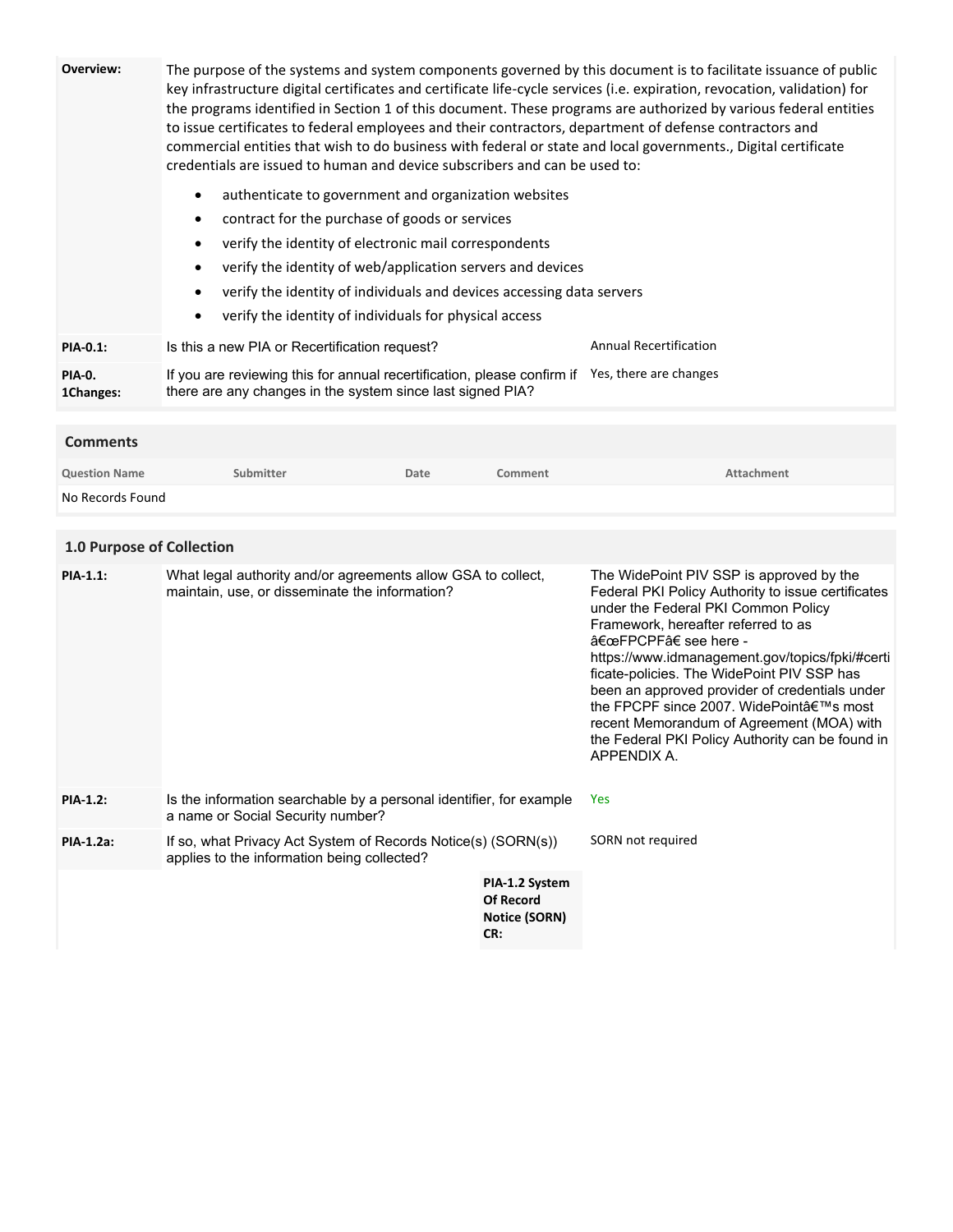| PIA-1.2 System<br>of Records<br>Notice(s)<br>(Legacy Text):    | What System of Records Notice(s) apply/applies to the<br>information?                                                                     | In accordance with Federal Information<br>Processing Standard 201-2 Personal Identity<br>Verification (PIV) of Federal Employees and<br>Contractors published August 2013, hereafter<br>referred to as "FIPS 201-2â€, the WidePoint<br>PIV SSP does collect information that is<br>personally identifiable in order to issue a PIV<br>credential to a Federal Employee or a<br>Contractor. The types of Personally Identifiable<br>Information, hereafter referred to as "PIIâ€,<br>is detailed by Section 2 of FIPS 201-2, in<br>particular Section 2.4 – Biometric Data<br>Collection for PIV Card, and Section 2.6 –<br>Chain of Trust which describes the data<br>captured to tie an individual to the biometric<br>data captured as described in Section 2.4.<br>Individual agencies are responsible for creating<br>their own System of Records Notice(s),<br>hereafter referred to as "SORNsâ€. |
|----------------------------------------------------------------|-------------------------------------------------------------------------------------------------------------------------------------------|--------------------------------------------------------------------------------------------------------------------------------------------------------------------------------------------------------------------------------------------------------------------------------------------------------------------------------------------------------------------------------------------------------------------------------------------------------------------------------------------------------------------------------------------------------------------------------------------------------------------------------------------------------------------------------------------------------------------------------------------------------------------------------------------------------------------------------------------------------------------------------------------------------|
| <b>PIA-1.2b:</b>                                               | Explain why a SORN is not required.                                                                                                       | Individual agencies are responsible for<br>creating their own System of Records<br>Notice(s).                                                                                                                                                                                                                                                                                                                                                                                                                                                                                                                                                                                                                                                                                                                                                                                                          |
| <b>PIA-1.3:</b>                                                | Has an information collection request (ICR) been submitted to or<br>approved by the Office of Management and Budget (OMB)?                | <b>No</b>                                                                                                                                                                                                                                                                                                                                                                                                                                                                                                                                                                                                                                                                                                                                                                                                                                                                                              |
| <b>PIA-1.3</b><br><b>Information</b><br>Collection<br>Request: | Provide the relevant names, OMB control numbers, and expiration<br>dates.                                                                 |                                                                                                                                                                                                                                                                                                                                                                                                                                                                                                                                                                                                                                                                                                                                                                                                                                                                                                        |
| <b>PIA-1.4:</b>                                                | What is the records retention schedule for the information<br>system(s)? Explain how long and for what reason the information<br>is kept. | In accordance with FPCPF Section 5.5 -<br>Records Archival and Section 5.5.2 - Retention<br>Period for Archive and the WidePoint PIV SSP<br>Certification Practice Statement Section 5.5 -<br>Records Archival and Section 5.5.2 - Retention<br>Period for Archive, the WidePoint PIV SSP<br>maintains collected information for 10 years and<br>6 months in accordance with retention<br>requirements specified for medium levels of<br>assurance. The WidePoint PIV SSP does not<br>currently issue high level of assurance. In the<br>event that the WidePoint PIV SSP is approved<br>to issue high level of assurance credentials, the<br>retention period would extend to 20 years in<br>accordance with FPCPF Section 5.5. No<br>records retention schedule has been approved<br>by the National Archives and Records<br>Administration for the WidePoint PIV SSP.                               |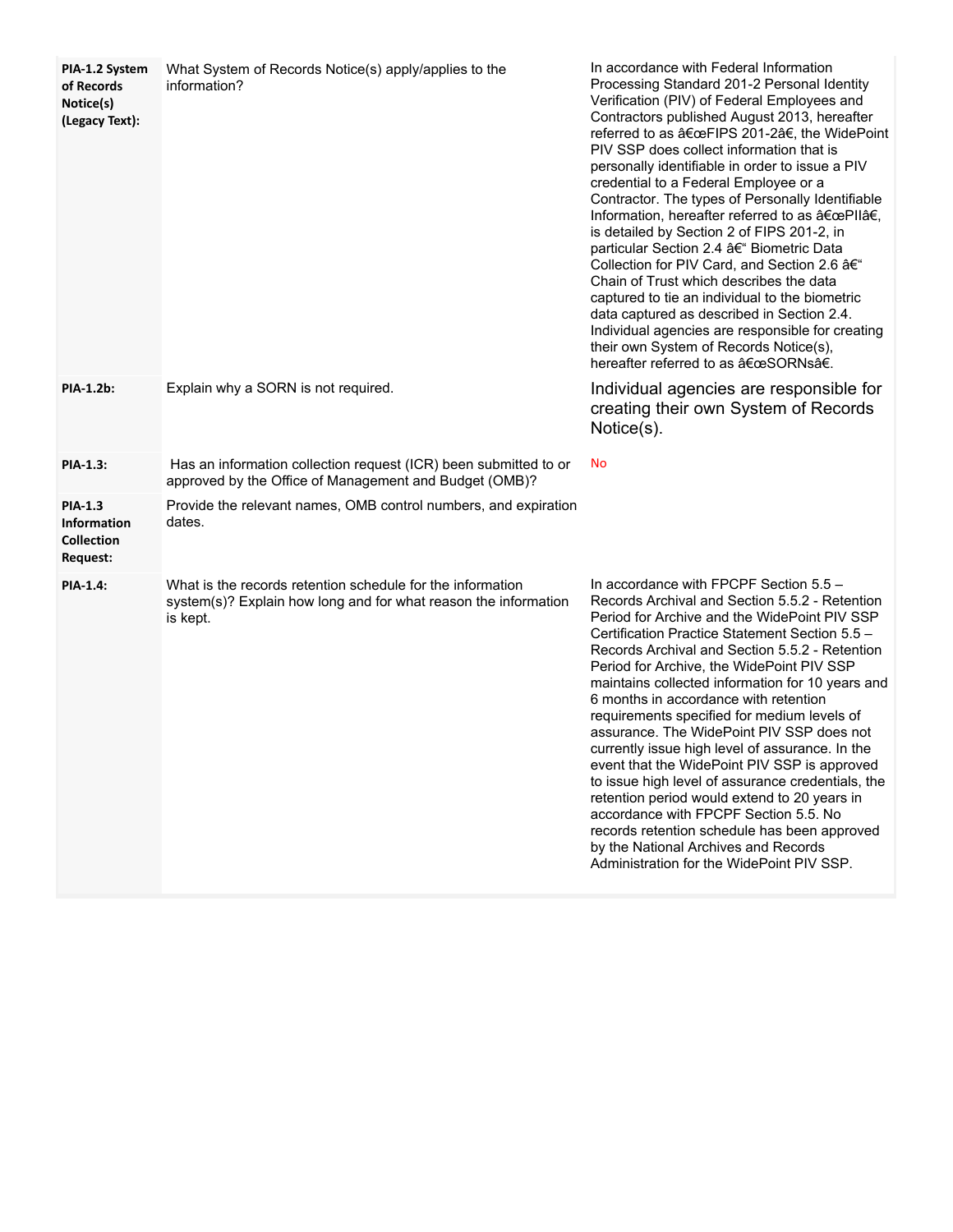## **2.0 Openness and Transparency**

The FPCPF Certificate Policy Section 9.4 – Privacy of Personal Information and subsections along with the WidePoint PIV SSP CPS Section 9.4 a€ Privacy of Personal Information and subsections provide public notice of what data is collected, what data is treated as private and what data is deemed not private, and how that data is to be protected. **PIA-2. 1Explain:** If not, please explain. Will individuals be given notice before the collection, maintenance, Yes use or dissemination and/or sharing of personal information about them? **PIA-2.1:**

# **3.0 Data Minimization**

| PIA-3.1:                     | Why is the collection and use of the PII necessary to the project or<br>system?                | In accordance with Federal Information<br>Processing Standard 201-2 Personal Identity<br>Verification (PIV) of Federal Employees and<br>Contractors, hereafter referred to as "FIPS 201-<br>2", the WidePoint PIV SSP does collect<br>information that is personably identifiable in<br>order to issue a PIV credential to a Federal<br>Employee or a Contractor. Types of PII data is<br>detailed in Section 2 of FIPS 201-2, in particular<br>Section 2.4 – Biometric Data Collection for PIV<br>Card, and Section 2.6 – Chain of Trust which<br>describes the data captured to tie an individual<br>to the biometric data captured as described in |
|------------------------------|------------------------------------------------------------------------------------------------|-------------------------------------------------------------------------------------------------------------------------------------------------------------------------------------------------------------------------------------------------------------------------------------------------------------------------------------------------------------------------------------------------------------------------------------------------------------------------------------------------------------------------------------------------------------------------------------------------------------------------------------------------------|
|                              |                                                                                                | Section 2.4.                                                                                                                                                                                                                                                                                                                                                                                                                                                                                                                                                                                                                                          |
| <b>PIA-3.2:</b>              | Will the system, application, or project create or aggregate new<br>data about the individual? | <b>Yes</b>                                                                                                                                                                                                                                                                                                                                                                                                                                                                                                                                                                                                                                            |
| <b>PIA-3.</b><br>2Explained: | If so, how will this data be maintained and used?                                              | The WidePoint PIV SSP collects PII information<br>as defined in Section 3.3 of this document and<br>ties that information to digital certificates that<br>are issued to PIV credentials so that PIV<br>Credential holders may assert their identity<br>electronically. Only Name, email address and<br>affiliation are tied to the certificate (not SSN).                                                                                                                                                                                                                                                                                             |
| <b>PIA-3.3:</b>              | What protections exist to protect the consolidated data and<br>prevent unauthorized access?    | The WidePoint PIV SSP systems that collect<br>PII data and issue digital certificates in<br>accordance with the FPCPF are certified by the<br>General Services Administration (GSA) up to<br>FISMA-Moderate. The latest FISMA-Moderate<br>ATO can be found in APPENDIX B of this<br>document.<br>In order to protect data and prevent                                                                                                                                                                                                                                                                                                                 |
|                              |                                                                                                | unauthorized access, roles are defined within<br>the WidePoint PIV SSP CPS in Section 5.2.1 -<br>Trusted Roles. There are 4 trusted roles:                                                                                                                                                                                                                                                                                                                                                                                                                                                                                                            |
|                              |                                                                                                | <b>Administrator</b> – The WidePoint PIV<br>$\bullet$<br>SSP refers to the Administrator role as<br>the WidePoint Certificate Authority<br>Administrator. This role is responsible<br>for installation, configuration and                                                                                                                                                                                                                                                                                                                                                                                                                             |

operation of the WidePoint PIV SSP Certificate Authorities and Certificate

Additional notices are determined by the federal department/agency that is sponsoring the

individual for a PIV Card.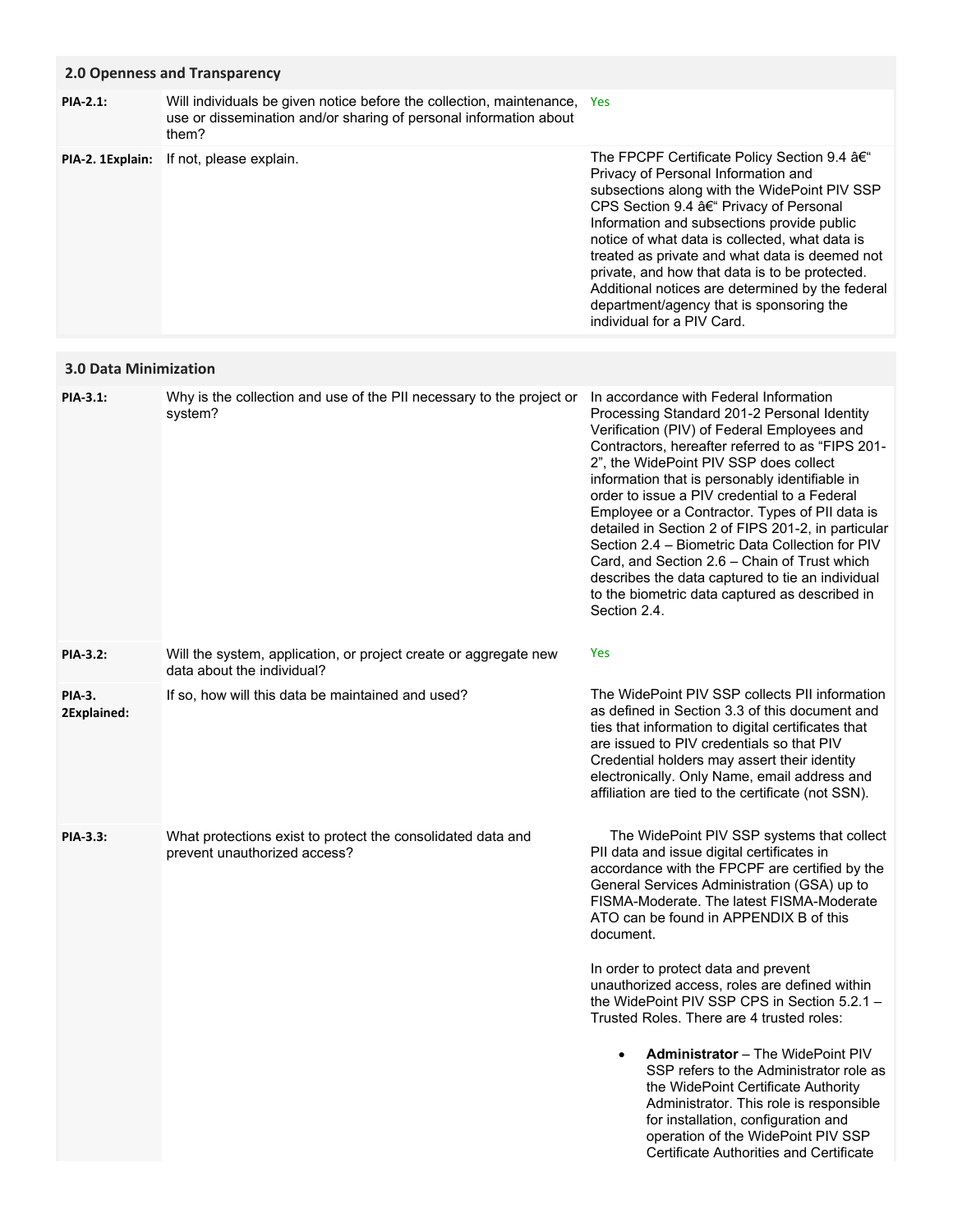Status Authorities.

- **Officer** The WidePoint PIV SSP refers to the Officer role as the WidePoint Registration Authority. This role is responsible for issuing and revoking certificates/credentials. The role may have further sub classification in terms of the issuance of PIV credentials (i.e., Registrar and Issuer).
- **Auditor** The Corporate Security Auditor is responsible for backing up and archiving all audit data and reviewing the audit logs recorded by WidePoint PIV SSP Certificate Authorities, Card Management Systems, Registration Authority Workstations, and Certificate Status Servers.
- **Operator** The WidePoint PIV SSP refers to the Operator as the WidePoint System Administrator. This role is primarily responsible for administration of WidePoint PIV SSP Certificate Authorities, Card Management Systems, Registration Authority Workstations, and Certificate Status Servers host computers and operating systems to include initial configuration, account management, network configuration and system backup and recovery among other things.

Privacy data is protected at several levels. With respect to the application and the machine running those applications, two party control is implemented. WidePoint Certificate Authority Administrators are responsible for the application that hosts the PII data – i.e. WidePoint PIV SSP Certificate Authorities, Card Management Systems, Registration Authority Workstations, and Certificate Status Servers. WidePoint System Administrators are responsible for the machine that hosts these applications. The applications and machines are physically hosted within the WidePoint Secure Network Operations Center (SNOC) in a cage that requires one WidePoint Certificate Authority Administrator and one WidePoint System Administrator in order to access the cage hosting the systems. Additionally, WidePoint System Administrators have root access privileges to the systems but do not have the ability to operate the applications. WidePoint System Administrators must grant WidePoint Certificate Authority Administrators root privileges in order for the WidePoint Certificate Authority Administrators to administer the applications of CMS, CA or CSS. All work is done under two party control.

With respect to the process of issuing PIV credentials to individual subscribers, the WidePoint Registrar role is responsible for gathering user information and vetting that information before passing that information onto the Issuer role who is responsible for the issuance of the PIV credential to the user. Issuance of a PIV credential requires both a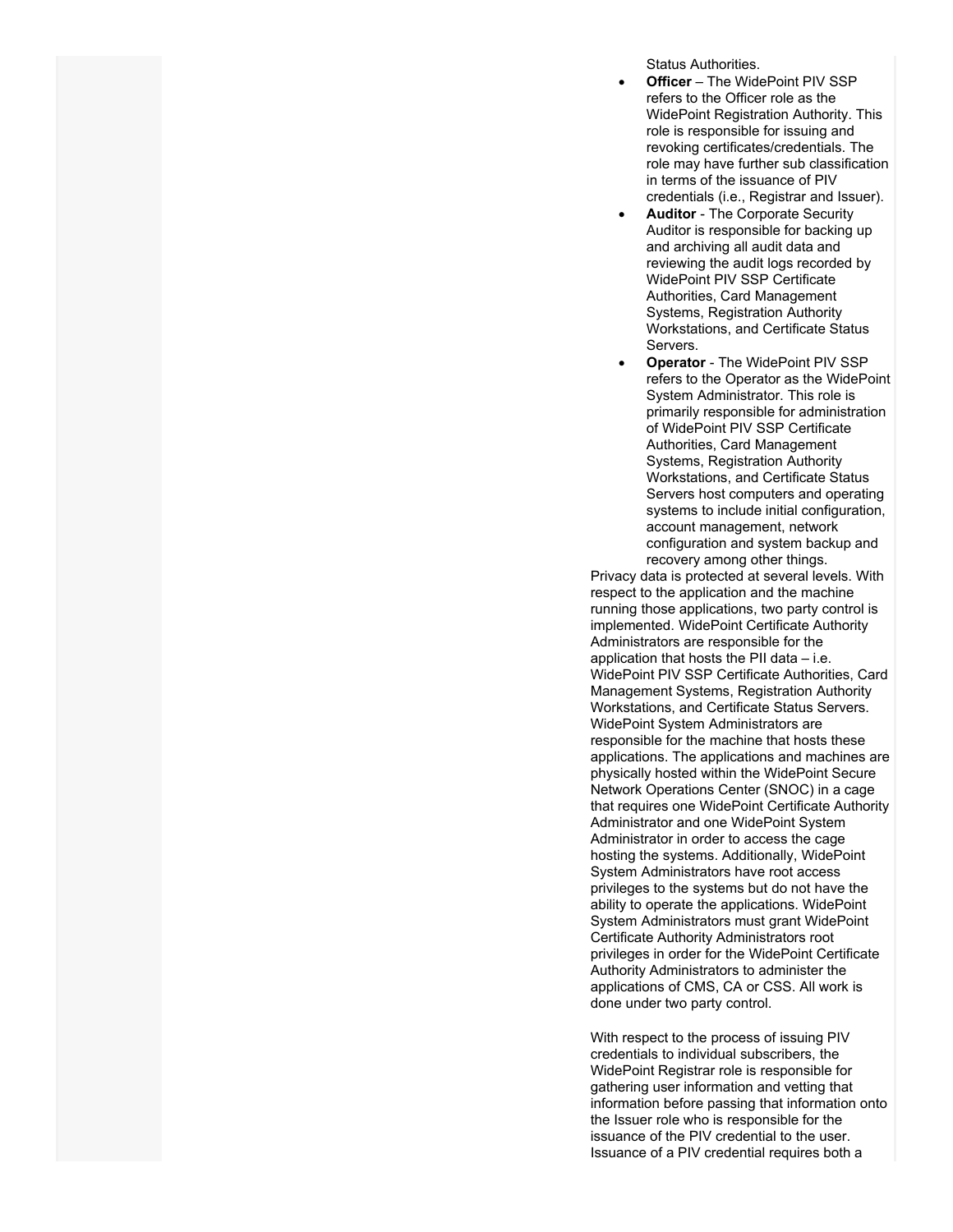|                  |                                                                               | WidePoint Registrar and WidePoint Issuer to<br>complete. No person may act as both a<br>WidePoint Registrar and WidePoint Issuer for<br>the issuance of a particular PIV credential.<br>WidePoint Registrar and WidePoint Issuers<br>must authenticate under a secure session using<br>their individual PIV credential to the WidePoint<br>PIV SSP Card Management System (WidePoint<br>PIV SSP CPS) in order perform their duties with<br>respect to PIV credential issuance. User privacy<br>data is restricted to authenticated access by<br>either the WidePoint Registrar or WidePoint<br>Issuer. |
|------------------|-------------------------------------------------------------------------------|--------------------------------------------------------------------------------------------------------------------------------------------------------------------------------------------------------------------------------------------------------------------------------------------------------------------------------------------------------------------------------------------------------------------------------------------------------------------------------------------------------------------------------------------------------------------------------------------------------|
| <b>PIA-3.4:</b>  | Will the system monitor the public, GSA employees, or<br>contractors?         | None                                                                                                                                                                                                                                                                                                                                                                                                                                                                                                                                                                                                   |
| PIA-3. 4Explain: | Please elaborate as needed.                                                   | No. Performance monitoring is at the operating<br>system level. Since this is not a system that<br>does continuous monitoring of the credentials<br>that it issues or performs periodic re-vetting of<br>individuals who already have credentials                                                                                                                                                                                                                                                                                                                                                      |
| <b>PIA-3.5:</b>  | What kinds of report(s) can be produced on individuals?                       | Monthly reports of active PIV Credentials that<br>show user name, email address, issuance date<br>and expiration date, employee or contractor<br>status are generated and submitted to customer<br>departments/agencies. Reports are encrypted<br>and provided to the departments/agencies<br>through a secure portal that requires access by<br>a designated Point of Contact within the<br>department/agency. Only the designated Point<br>of Contact can download the report.                                                                                                                       |
| PIA-3.6:         | Will the data included in any report(s) be de-identified?                     | <b>No</b>                                                                                                                                                                                                                                                                                                                                                                                                                                                                                                                                                                                              |
| PIA-3. 6Explain: | If so, what process(es) will be used to aggregate or de-identify the<br>data? |                                                                                                                                                                                                                                                                                                                                                                                                                                                                                                                                                                                                        |
|                  | PIA-3.6Why Not: Why will the data not be de-identified?                       | The WidePoint PIV SSP is a credentialing<br>system which creates digital identities for<br>federal employees and their contractors. Any<br>report from the WidePoint PIV SSP will by<br>necessity need to have identifying information.<br>Reports which are created by the WidePoint<br>PIV SSP are reports which identify the users<br>who have digital identities created by the<br>WidePoint PIV SSP.                                                                                                                                                                                              |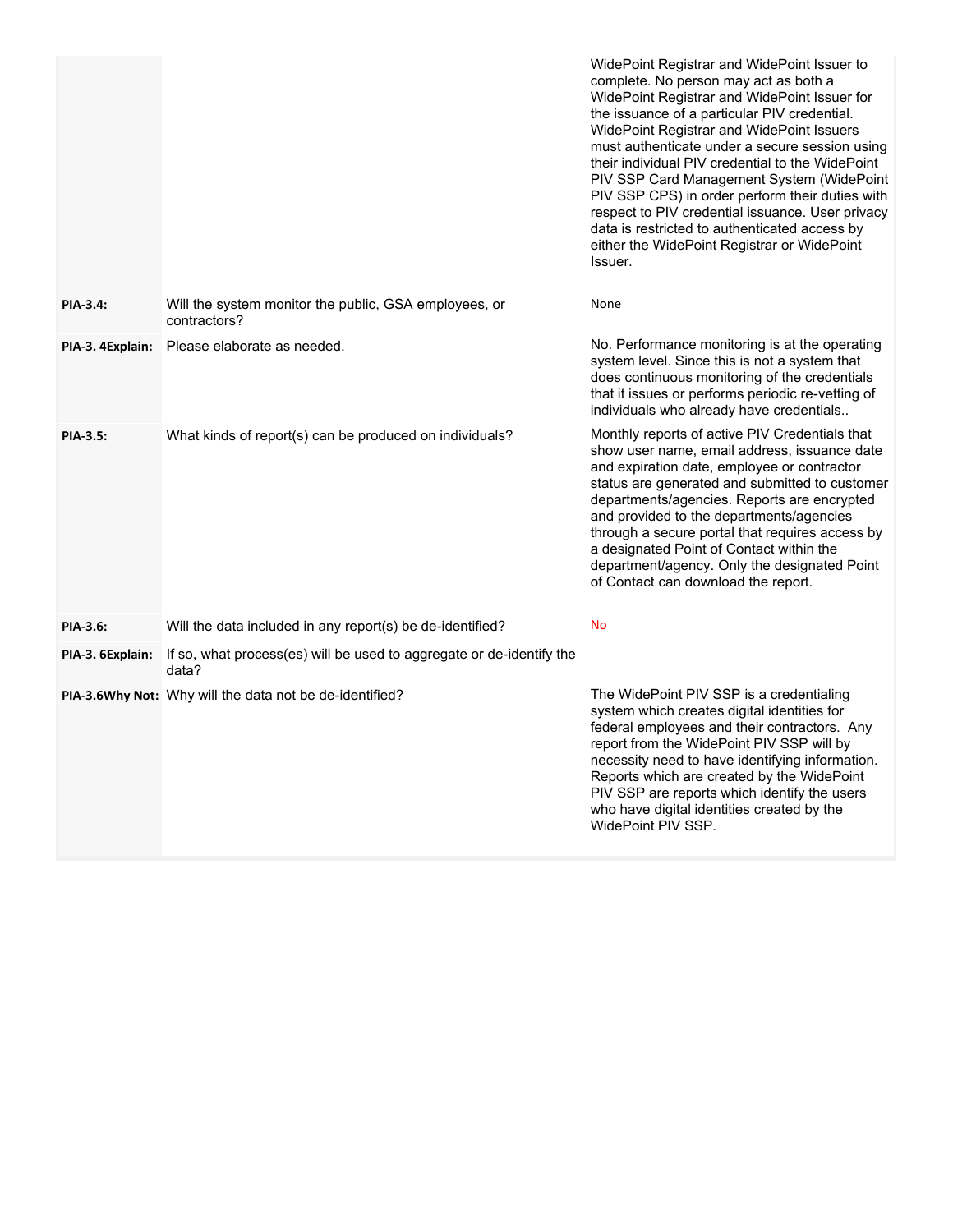|                              | 4.0 Limits on Using and Sharing Information                                                                                                                |                                                                                                                                                                                                                                                                                                                                                                                                                                                                                                                                                                                                                                                                                                                 |  |  |
|------------------------------|------------------------------------------------------------------------------------------------------------------------------------------------------------|-----------------------------------------------------------------------------------------------------------------------------------------------------------------------------------------------------------------------------------------------------------------------------------------------------------------------------------------------------------------------------------------------------------------------------------------------------------------------------------------------------------------------------------------------------------------------------------------------------------------------------------------------------------------------------------------------------------------|--|--|
| <b>PIA-4.1:</b>              | Is the information in the system, application, or project limited to<br>only the information that is needed to carry out the purpose of the<br>collection? | Yes                                                                                                                                                                                                                                                                                                                                                                                                                                                                                                                                                                                                                                                                                                             |  |  |
| <b>PIA-4.2:</b>              | Will GSA share any of the information with other individuals,<br>federal and/or state agencies, or private-sector organizations?                           | None                                                                                                                                                                                                                                                                                                                                                                                                                                                                                                                                                                                                                                                                                                            |  |  |
| PIA-4.2How:                  | If so, how will GSA share the information?                                                                                                                 | PII information collected by the WidePoint PIV<br>SSP is not shared with other individuals,<br>Federal and/or state agencies, except those<br>departments/agencies who are subscribers to<br>the WidePoint PIV SSP for issuance of PIV<br>credentials to their federal employees or<br>contractors. Individuals may view their own PII<br>data and, as stipulated in section 4.1.1 †Who<br>can submit a Key Recovery Application of the<br>FPKI Key Recovery Policy (see here -<br>https://www.idmanagement.gov/wp-<br>content/uploads/sites/1171/uploads/fpki-krp-<br>v1.0-10-6-2017.pdf), authorized third-party<br>requestors (e.g. law enforcement personnel)<br>with a court order from a competent court. |  |  |
| <b>PIA-4.3:</b>              | Is the information collected:                                                                                                                              | Directly from the Individual                                                                                                                                                                                                                                                                                                                                                                                                                                                                                                                                                                                                                                                                                    |  |  |
| PIA-4.30ther<br>Source:      | What is the other source(s)?                                                                                                                               | Biometric PII information $a \in$ " including<br>fingerprints, eye and hair color, and height - is<br>collected directly from the user during an in-<br>person enrollment process as described in FIPS<br>201-2, FPCPF, and the WidePoint PIV SSP<br>CPS. PII information of non-biometric data may<br>be directly uploaded by the department/agency<br>for which the individual is a federal employee or<br>contractor.                                                                                                                                                                                                                                                                                        |  |  |
| <b>PIA-4.4:</b>              | Will the system, application, or project interact with other systems,<br>applications, or projects, either within or outside of GSA?                       | No                                                                                                                                                                                                                                                                                                                                                                                                                                                                                                                                                                                                                                                                                                              |  |  |
| PIA-4.4Who<br>How:           | If so, who and how?                                                                                                                                        | No. The WidePoint PIV SSP does not share<br>data with any other systems. The WidePoint PIV<br>SSP has no interconnection agreements. Data<br>may only be shared as previously stipulated and<br>in accordance with the governing documents:<br>FIPS 201-2, FPCPF Certificate Policy, the FPKI<br>Key Recovery Policy and the WidePoint PIV<br>SSP CPS.                                                                                                                                                                                                                                                                                                                                                          |  |  |
| PIA-4. 4Formal<br>Agreement: | Is a formal agreement(s) in place?                                                                                                                         | O                                                                                                                                                                                                                                                                                                                                                                                                                                                                                                                                                                                                                                                                                                               |  |  |
| PIA-4.4No<br>Agreement:      | Why is there not a formal agreement in place?                                                                                                              | The WidePoint PIV SSP does not share data<br>with any other systems. The WidePoint PIV<br>SSP has no interconnection agreements. Data<br>may only be shared as previously stipulated and<br>in accordance with the governing documents:<br>FIPS 201-2, FPCPF Certificate Policy, the FPKI<br>Key Recovery Policy and the WidePoint PIV<br>SSP CPS.                                                                                                                                                                                                                                                                                                                                                              |  |  |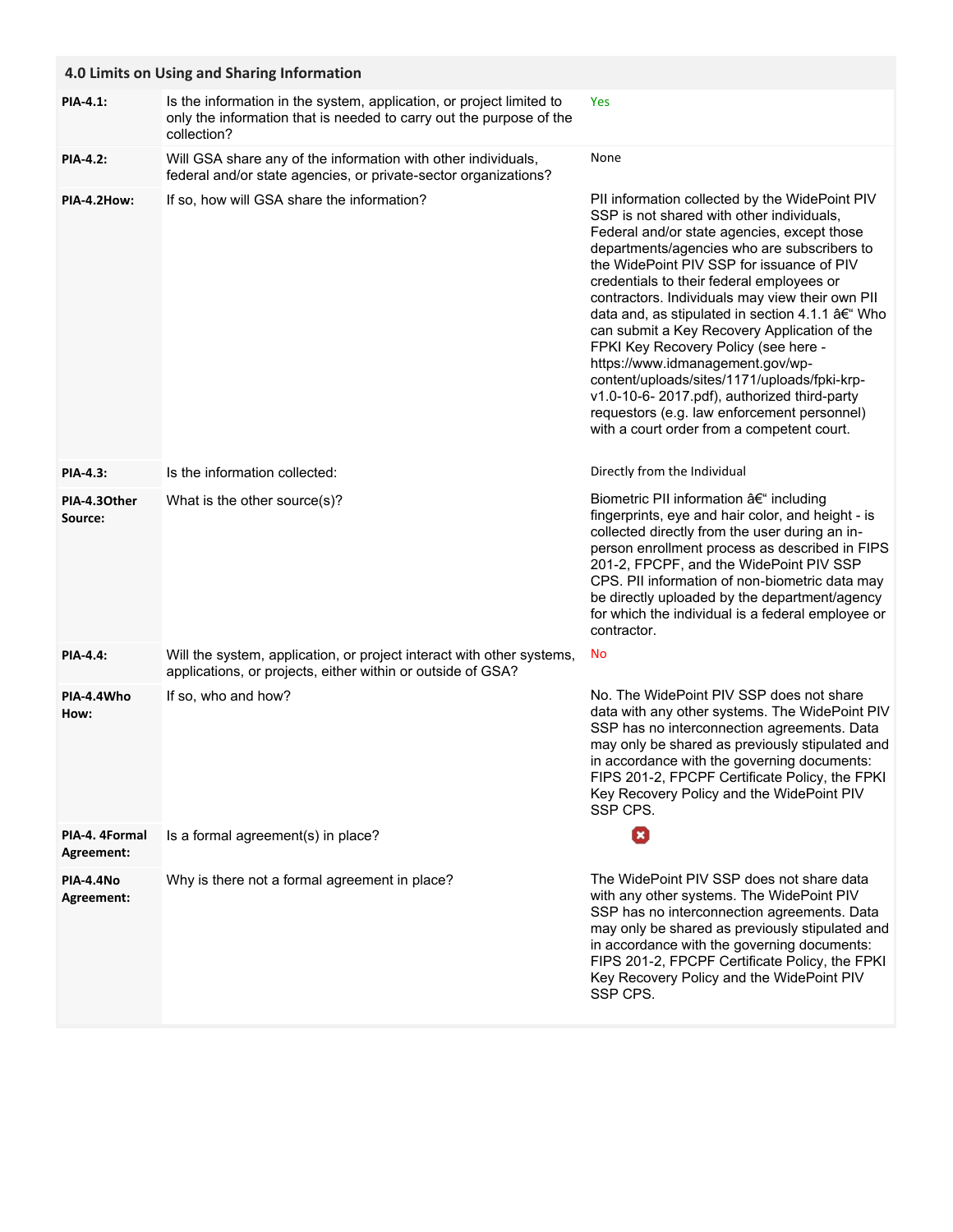|                     | 5.0 Data Quality and Integrity                                                                                      |                                                                                                                                                                                                                                                                                                                                                                                                                                                                                                                                                                                                                                                                                                                                                                                                                                                                                                                                        |
|---------------------|---------------------------------------------------------------------------------------------------------------------|----------------------------------------------------------------------------------------------------------------------------------------------------------------------------------------------------------------------------------------------------------------------------------------------------------------------------------------------------------------------------------------------------------------------------------------------------------------------------------------------------------------------------------------------------------------------------------------------------------------------------------------------------------------------------------------------------------------------------------------------------------------------------------------------------------------------------------------------------------------------------------------------------------------------------------------|
| <b>PIA-5.1:</b>     | How will the information collected, maintained, used, or<br>disseminated be verified for accuracy and completeness? | PII data collected is verified against physical<br>documentation that is used to establish the<br>identity of the PIV credential recipient. The<br>biometric capture devices use algorithms to<br>determine if the capture is a good capture and<br>repeatable in the case of fingerprint capture.                                                                                                                                                                                                                                                                                                                                                                                                                                                                                                                                                                                                                                     |
| <b>6.0 Security</b> |                                                                                                                     |                                                                                                                                                                                                                                                                                                                                                                                                                                                                                                                                                                                                                                                                                                                                                                                                                                                                                                                                        |
| PIA-6.1a:           | Who or what will have access to the data in the system,<br>application, or project?                                 | Employees of the the WidePoint PIV SSP who<br>have access to PII contained within the<br>WidePoint PIV SSP are in trusted roles<br>assigned by the WidePoint Chief Security<br>Officer and who have undergone role-based<br>training as outlined in the WidePoint System<br>Security Plan, Awareness and Training Control<br>AT-3 – Role-Based Security Training. AT-3<br>Role-Based Training applies to WidePoint<br>Certificate Authority Administrators who are<br>responsible for the WidePoint PIV SSP<br>applications, WidePoint System Administrators<br>who are responsible for the WidePoint PIV SSP<br>systems and operating systems, WidePoint<br>Issuers who approve the issuance of the PIV<br>Credential, and WidePoint Registrars who<br>perform the vetting of the individual to receive<br>the PIV Credential. These role assignments<br>include review of all governing policy, practice<br>and procedure documents. |
| <b>PIA-6.1b:</b>    | What is the authorization process to gain access?                                                                   | Role Based users may have access to PII Data<br>contained within the system as previously<br>detailed in Section 3.5 of this document. For<br>WidePoint Certificate Authority Administrators<br>and WidePoint System Administrators that<br>govern the operating system and the application<br>respectively, risk is mitigated by having two-<br>party control on all systems that contain PII data<br>(i.e. one (1) WidePoint Certificate Authority<br>Administrator and one (1) WidePoint System<br>Administrator must authenticate to the system<br>before any action can be accomplished). The<br>WidePoint systems that collect PII data and<br>issue digital certificates in accordance with the<br>FPCPF are certified by the General Services<br>Administration (GSA) up to FISMA-Moderate.                                                                                                                                    |
| PIA-6.2:            | Has a System Security Plan (SSP) been completed for the<br>Information System(s) supporting the project?            | Yes                                                                                                                                                                                                                                                                                                                                                                                                                                                                                                                                                                                                                                                                                                                                                                                                                                                                                                                                    |
| PIA-6.2a:           | Enter the actual or expected ATO date from the associated<br>authorization package.                                 | 3/31/2022                                                                                                                                                                                                                                                                                                                                                                                                                                                                                                                                                                                                                                                                                                                                                                                                                                                                                                                              |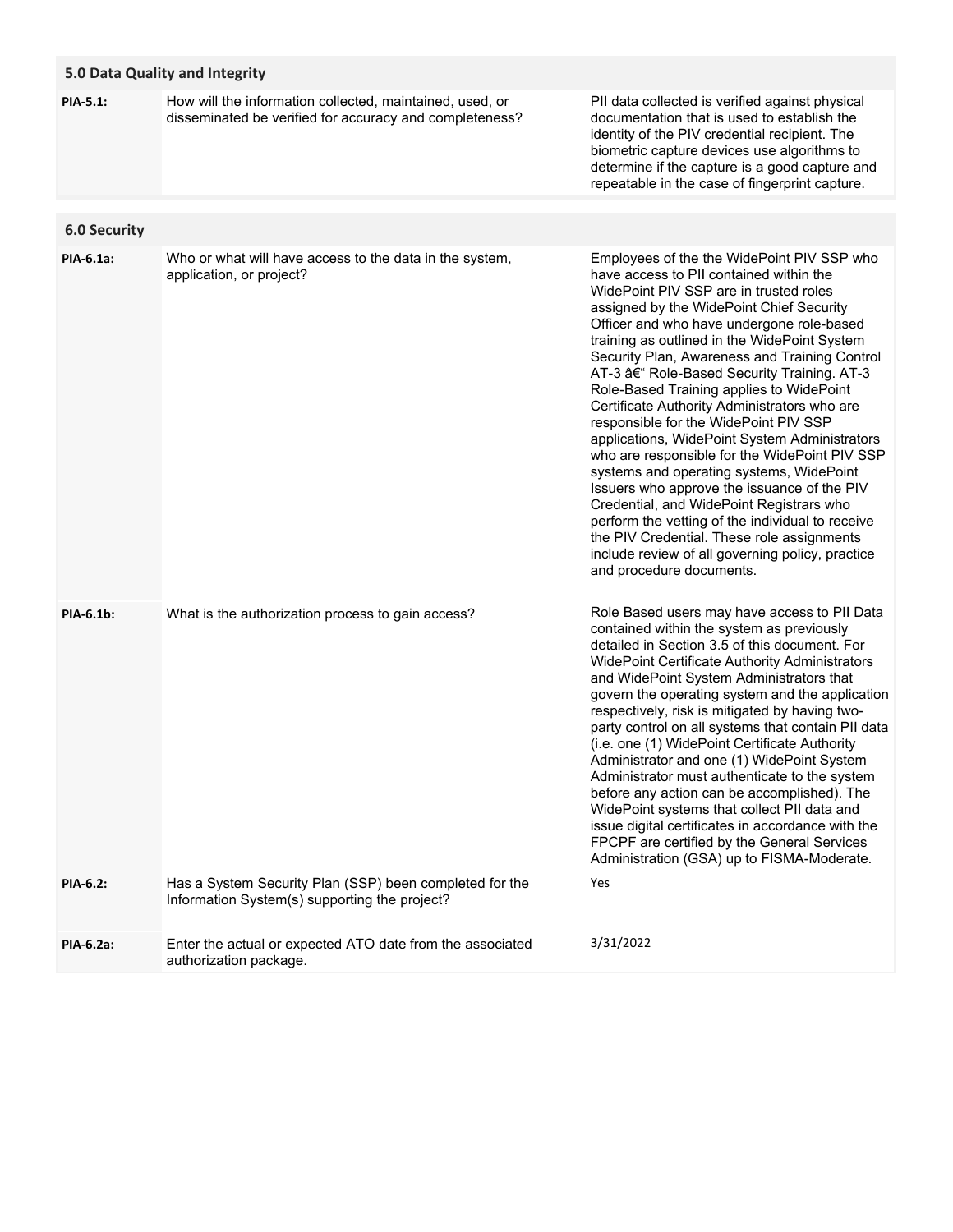| PIA-6.3:        | How will the system or application be secured from a physical,<br>technical, and managerial perspective?                   | The WidePoint systems that<br>issue digital certificates in ac<br>FPCPF are certified by the G<br>Administration (GSA) up to F<br>The latest FISMA-Moderate<br>in APPENDIX B of this docur<br>technological controls are de<br>WidePoint PIV SSP CPS Se<br>Management, and Operation<br>Section 6 – Technical Secu<br>These are further defined in t<br>System Security Plan throug<br>Physical and Environmental<br>controls, Control Family Syst<br>Acquisition Control, in particu<br>Acquisition Process, Control<br>Security – all controls, Con<br>Protection – all controls, Co<br>Maintenance – all controls.                                                                               |
|-----------------|----------------------------------------------------------------------------------------------------------------------------|-----------------------------------------------------------------------------------------------------------------------------------------------------------------------------------------------------------------------------------------------------------------------------------------------------------------------------------------------------------------------------------------------------------------------------------------------------------------------------------------------------------------------------------------------------------------------------------------------------------------------------------------------------------------------------------------------------|
| <b>PIA-6.4:</b> | Are there mechanisms in place to identify and respond to<br>suspected or confirmed security incidents and breaches of PII? | Yes                                                                                                                                                                                                                                                                                                                                                                                                                                                                                                                                                                                                                                                                                                 |
| PIA-6.4What:    | What are they?                                                                                                             | The WidePoint PIV SSP is co<br>Moderate and is audited by a<br>Systems are configured to pr<br>capabilities in compliance wit<br>System Security Plan Audit a<br>Control AU-2 – Type of eve<br>to a Splunk system that is us<br>operating system level loggin<br>evaluated by Nessus and OV<br>internal POA&Ms in accorda<br>Assessment and Authorizatio<br>Plan of Action and Milestone<br>address any findings. Penetr<br>performed in accordance witl<br>Assessment and Authorizatio<br>Penetration Testing. Addition<br>conducts annual exercises fo<br>responses and is detailed in<br>SSP Incident Response Plan<br>also developed and conducts<br>incident response separate fi<br>planning. |

# **7.0 Individual Participation**

collect PII data and cordance with the General Services FISMA-Moderate. ATO can be found ment. Physical and  $efined$  in the ction 5 – Facility, nal Controls and urity Controls. the WidePoint h Control Family Protection – all tem and Services ular SA-4: **Family Personnel** htrol Family Media ontrol Family

ertified at FISMAa third party auditor. rovide audit logging th the WidePoint and Accountability ents and collected ed to analyze ng. Systems are  $\overline{\text{W}}$ ASP scans and nce with Security on Control CA-5es are conducted to ration tests are h Security on Control CA-8 hally, WidePoint or incident the WidePoint PIV l. WidePoint has s exercises in rom contingency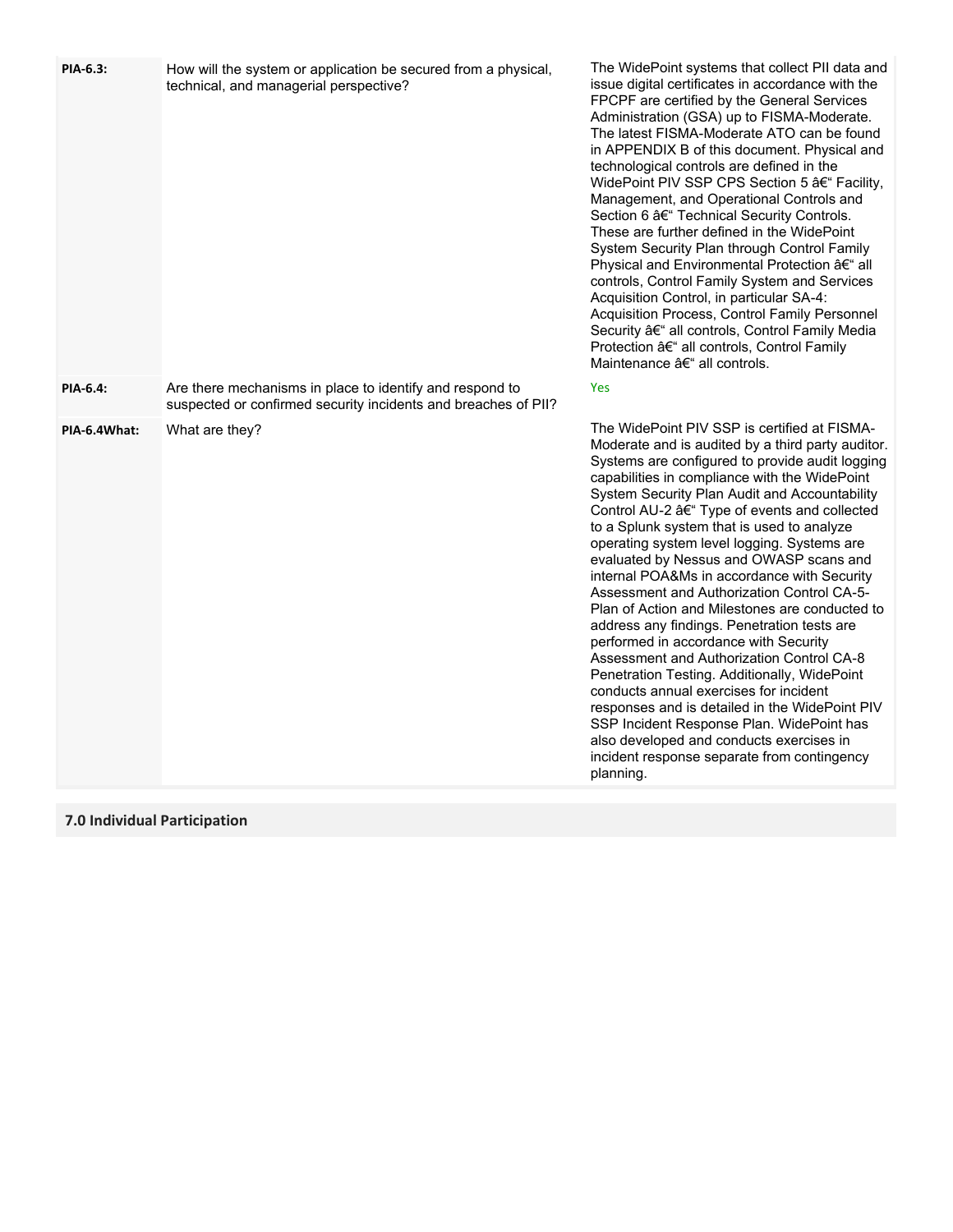| <b>PIA-7.1:</b>  | What opportunities do individuals have to consent or decline to<br>provide information?   | In order for federal employees and contractors<br>to obtain PIV credentials consistent with FIPS<br>201-2, Federal Employees and Contractors<br>must present PII data as specified in Section<br>3.2 of this document. Federal employees and<br>contractors who decline to provide information<br>are not eligible to receive a PIV from the<br>WidePoint PIV SSP. Additionally, PIV Card<br>applicants are employees or contractors of<br>federal departments or agencies, and are<br>governed by the policies of their respective<br>department or agency. PIV card applicants are<br>advised by the WidePoint PIV SSP system of<br>the Conditions of Use for their PIV card. These<br>conditions are spelled out below:<br>the PIV card is your identification for<br>٠<br>the Agency. The PIV card is the<br>property of the department or agency,<br>is issued by the department or agency<br>to the cardholder only, and is non-<br>transferable.<br>use of the PIV card may be revoked at<br>$\bullet$<br>the department or agency's request or<br>by the WidePoint PIV SSP's sole<br>discretion for violation of the<br>department or agency's and or<br>WidePoint PIV SSP's policies and<br>procedures. Employees and<br>contractors must relinquish the card<br>upon separation from the department<br>or agency. The department or agency<br>must revoke the card and properly<br>destroy.<br>the PIV card must be presented upon<br>$\bullet$<br>request at the time of use to obtain<br>access or to establish official Agency<br>status. The PIV Card is to be used only<br>by the person to whom it is issued.<br>Only the cardholder can present the<br>PIV Card for access and other<br>privileges. The PIV Card will be<br>confiscated, certificates revoked, and<br>card destroyed if presented by<br>someone other than the Cardholder.<br>the department agency rules and<br>٠<br>regulations govern the use of the PIV<br>card. |
|------------------|-------------------------------------------------------------------------------------------|-------------------------------------------------------------------------------------------------------------------------------------------------------------------------------------------------------------------------------------------------------------------------------------------------------------------------------------------------------------------------------------------------------------------------------------------------------------------------------------------------------------------------------------------------------------------------------------------------------------------------------------------------------------------------------------------------------------------------------------------------------------------------------------------------------------------------------------------------------------------------------------------------------------------------------------------------------------------------------------------------------------------------------------------------------------------------------------------------------------------------------------------------------------------------------------------------------------------------------------------------------------------------------------------------------------------------------------------------------------------------------------------------------------------------------------------------------------------------------------------------------------------------------------------------------------------------------------------------------------------------------------------------------------------------------------------------------------------------------------------------------------------------------------------------------------------------------------------------------------------------------------------------------------------------------------------------------|
| PIA-7.10pt:      | Can they opt-in or opt-out?                                                               | <b>No</b>                                                                                                                                                                                                                                                                                                                                                                                                                                                                                                                                                                                                                                                                                                                                                                                                                                                                                                                                                                                                                                                                                                                                                                                                                                                                                                                                                                                                                                                                                                                                                                                                                                                                                                                                                                                                                                                                                                                                             |
| PIA-7. 1Explain: | If there are no opportunities to consent, decline, opt in, or opt out,<br>please explain. | The WidePoint PKI system issues PIV<br>credentials, to remain compliant with HSPD-12<br>opting out of providing required information to<br>obtain a PIV card is not permissible.                                                                                                                                                                                                                                                                                                                                                                                                                                                                                                                                                                                                                                                                                                                                                                                                                                                                                                                                                                                                                                                                                                                                                                                                                                                                                                                                                                                                                                                                                                                                                                                                                                                                                                                                                                      |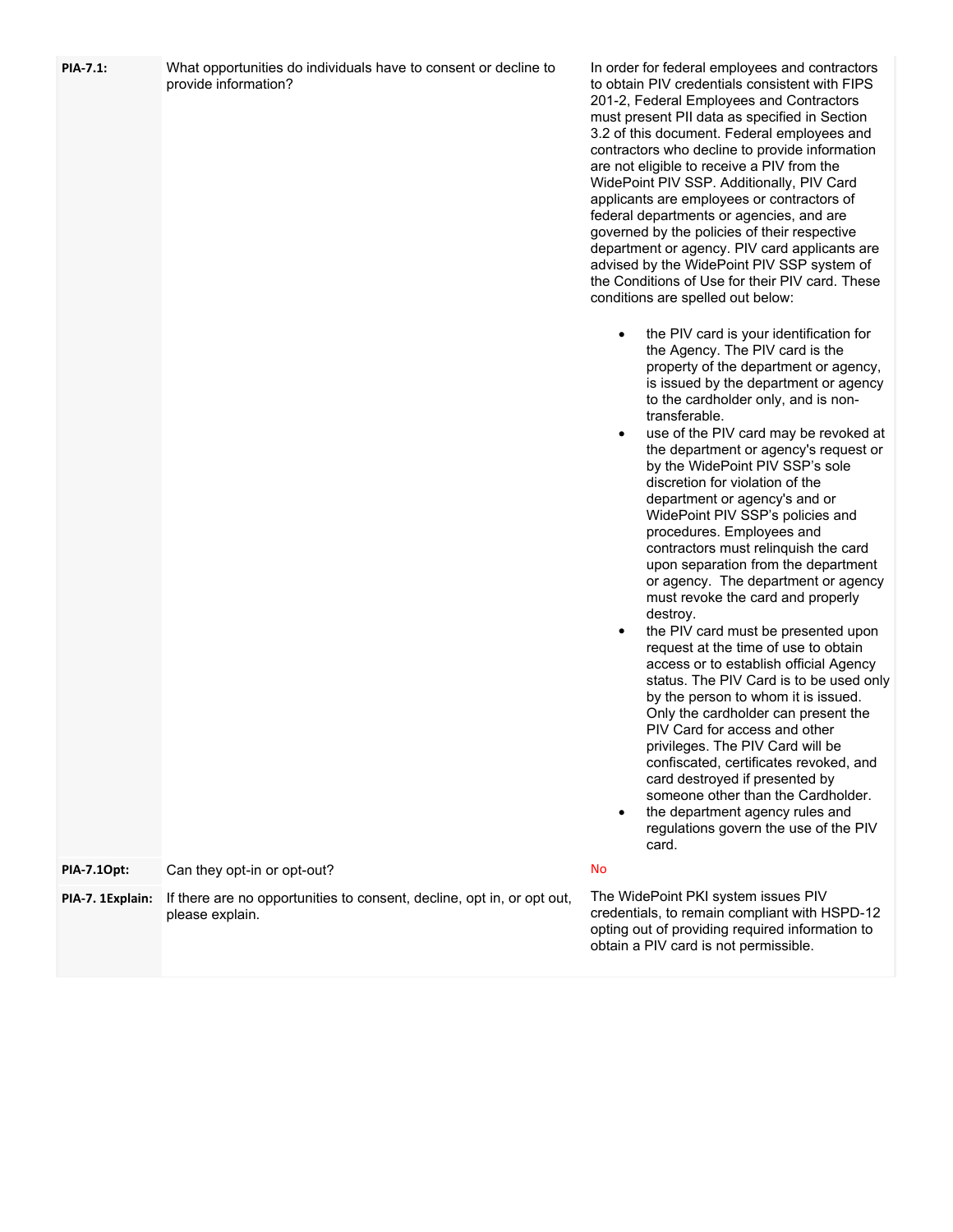| <b>PIA-7.2:</b> | What are the procedures that allow individuals to access their<br>information? | This is governed by the policies of the<br>WidePoint PIV SSP department/agency<br>customers. Additionally, the WidePoint PIV SSP<br>Digital Identity Acceptance Statement under<br>Identification and Authentication Control IA-1:<br>Identification and Authentication Policy and<br>Procedures defines the respective Assurance<br>Levels of the WidePoint PIV SSP. The Identity<br>Assurance Level for the WidePoint PIV SSP is<br>IAL3 as the PIV Credential issuance process<br>requires physical presence for identity proofing.<br>The Authentication Assurance Level for the<br>WidePoint PIV SSP is AAL2 as the PIV<br>Credential issued through this process is a<br>multi-factor authentication vehicle for the PIV<br>Credential holder. The PIV Credential provides<br>three (3) levels of authentication: $if$ Have:<br>individual has PIV credential/certificates on that<br>credential that uniquely identify the holder of<br>that credential. if Know: Certificates and<br>biometric data that are stored in the secure<br>container of the PIV credential are protected by<br>a strong PIN. if" Are: Biometrics (fingerprints,<br>photo) are stored in the secure container of the<br>PIV credential and protected by a strong PIN.<br>The Federation Assurance Level for the<br>WidePoint PIV SSP is Not Applicable. The<br>WidePoint PIV SSP requires in person vetting of<br>individuals and does not have any Federation<br>process to receive information about that<br>individual during the vetting process. The<br>WidePoint PIV SSP requires I-9 documentation<br>from the individual prior to allowing PIV<br>Credential issuance. The WidePoint PIV SSP<br>does not federate any individual PII data post<br>issuance. PII Data is maintained solely by the<br>WidePoint PIV SSP as a means to prove that<br>sufficient identifying information was gathered to<br>allow for the creation of a PIV Credential to that<br>individual. |
|-----------------|--------------------------------------------------------------------------------|--------------------------------------------------------------------------------------------------------------------------------------------------------------------------------------------------------------------------------------------------------------------------------------------------------------------------------------------------------------------------------------------------------------------------------------------------------------------------------------------------------------------------------------------------------------------------------------------------------------------------------------------------------------------------------------------------------------------------------------------------------------------------------------------------------------------------------------------------------------------------------------------------------------------------------------------------------------------------------------------------------------------------------------------------------------------------------------------------------------------------------------------------------------------------------------------------------------------------------------------------------------------------------------------------------------------------------------------------------------------------------------------------------------------------------------------------------------------------------------------------------------------------------------------------------------------------------------------------------------------------------------------------------------------------------------------------------------------------------------------------------------------------------------------------------------------------------------------------------------------------------------------------------------------------------------------------------------------|
| <b>PIA-7.3:</b> | Can individuals amend information about themselves?                            | Yes                                                                                                                                                                                                                                                                                                                                                                                                                                                                                                                                                                                                                                                                                                                                                                                                                                                                                                                                                                                                                                                                                                                                                                                                                                                                                                                                                                                                                                                                                                                                                                                                                                                                                                                                                                                                                                                                                                                                                                |
| PIA-7.3How:     | How do individuals amend information about themselves?                         | Individuals may amend data about themselves<br>as stipulated in Section 2.9.2 - PIV Card Post<br>Issuance Update Requirements of FIPS 201-2,<br>Section 4.8 - Certificate Modification of the<br>FPCPF CP, and Section 4.8 - Certificate<br>Modification of the WidePoint PIV SSP CPS.<br>They are not able to update their data without<br>the help of an approved Issuer that has role-<br>based access to the system. A WidePoint PIV<br>SSP approved Issuer must act in accordance<br>with the provisions stipulated in the listed<br>governing documents.                                                                                                                                                                                                                                                                                                                                                                                                                                                                                                                                                                                                                                                                                                                                                                                                                                                                                                                                                                                                                                                                                                                                                                                                                                                                                                                                                                                                     |